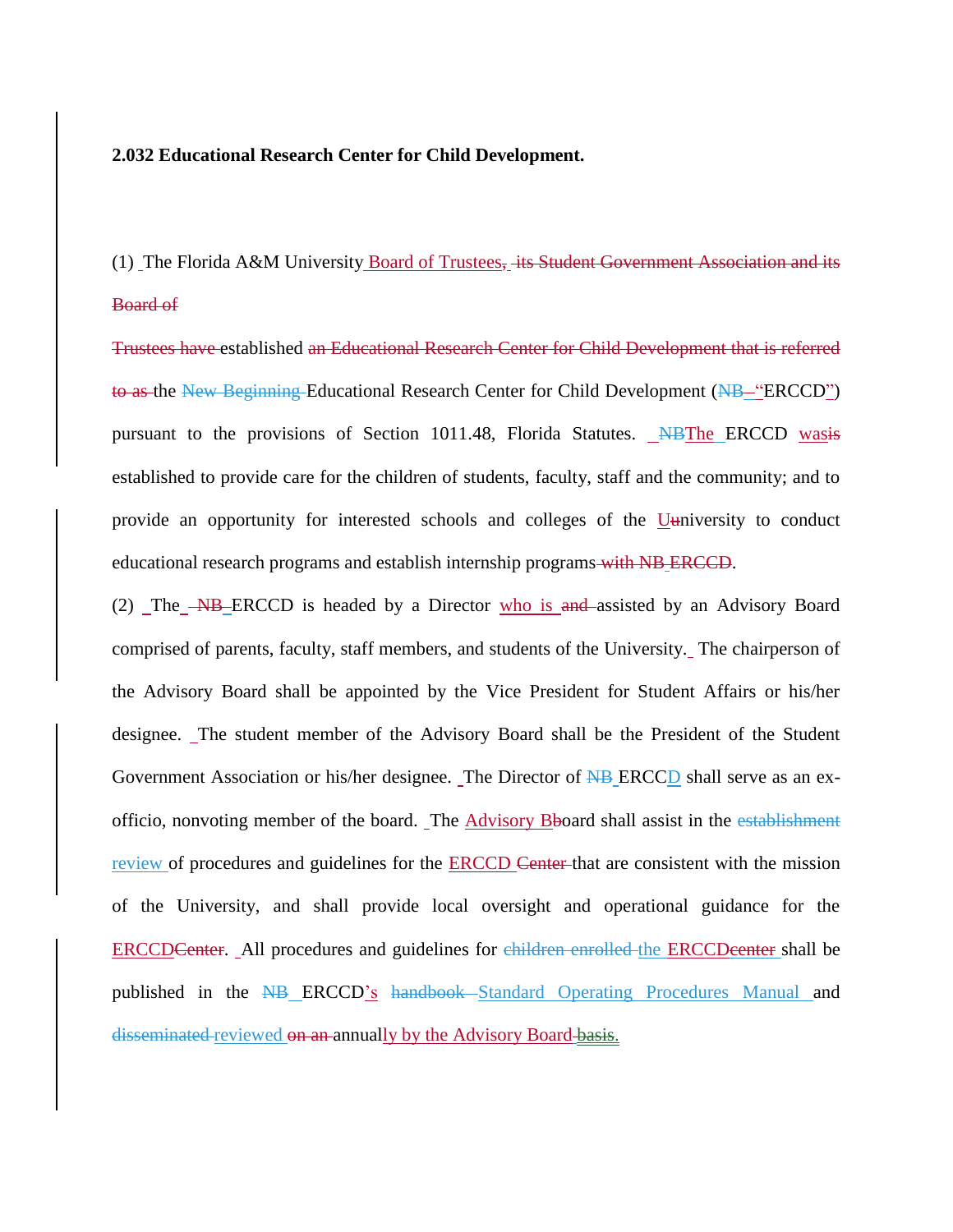basis.

(3) The NB ERCCD shall also operate in accordance with the rules of the State Board of Education governing the establishment, operation and supervision of educational research centers for child development.

(4) All childcare fees must be recommended by a fee committee, at least one-half of whom are students appointed by the Student Government Association President, and the remainder of the committee shall be appointed by the University President. The chairperson, appointed jointly by the University President and the Student Government Association President, shall only vote in case of a tie. The recommendations of the committee shall take effect only after approval by the University President, after consultation with the Student Government Association President, with final approval by the University Board of Trustees. An increase in childcare fees may occur only once each fiscal year and must be implemented beginning with the Fall Term. The new fee schedule shall be published and disseminated to parents of students enrolled at NBERCCD at least one month prior to implementation of fees. NB The ERCCD shall also-receive funding for its services from parent Parent fFees and tTuition;, childcare subsidy programs; and allocated funds from the collection of University student activity fees; and Capital Improvement Trust Funds. The ERCCD will operate as an auxiliary service under the Delivision of Student Affairs and and in accordance with Sections 1009.24  $(7)(12)(q)$  and 1011.48,  $(5)$  Florida Statutes, and applicable State Board of Education the Florida Department of Children and Families rules. (5) Increases to service fees shall be assessed annually and submitted to the Vice President for Student Affairs or his/her designee for approval.